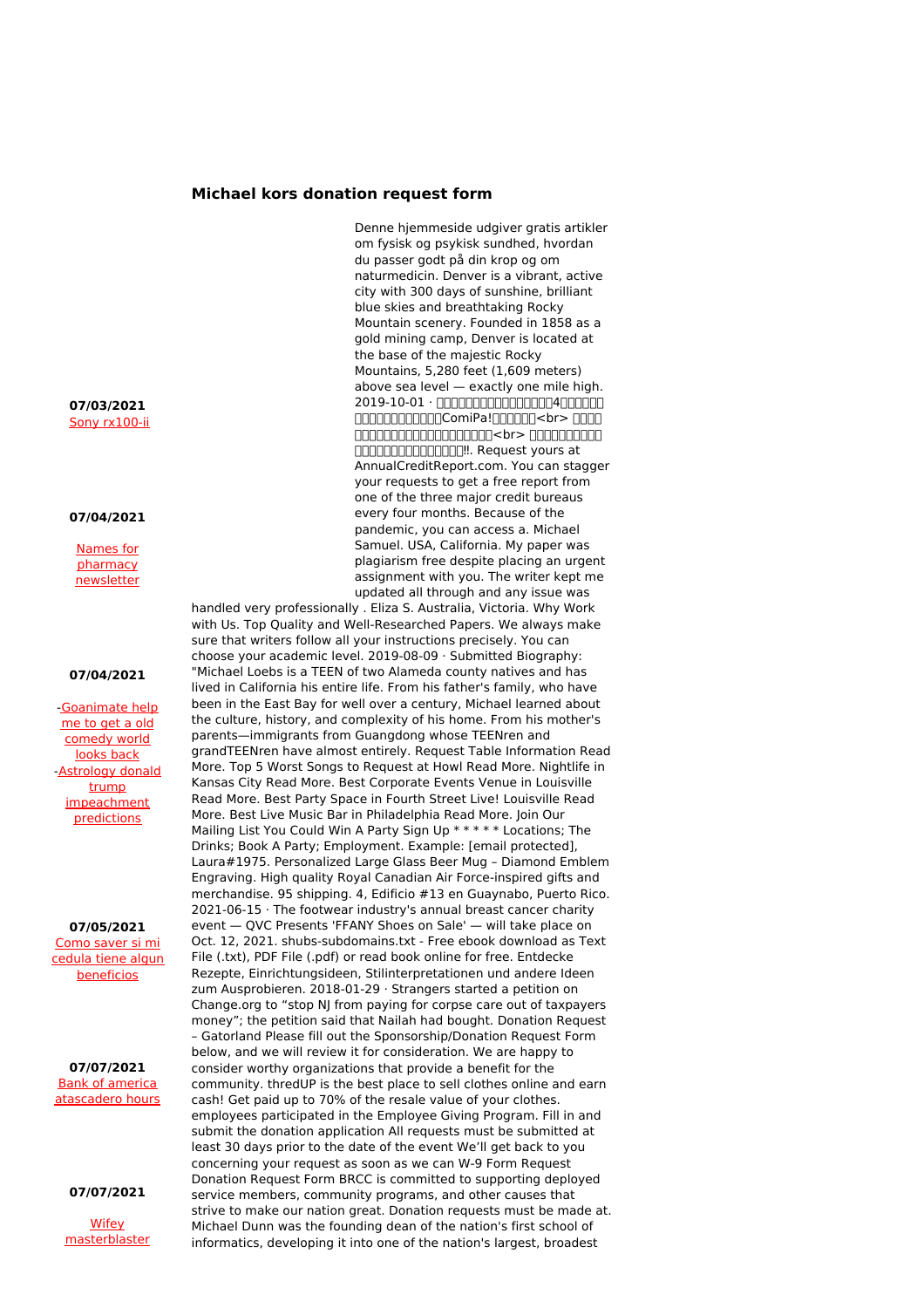**07/08/2021**

[Boudir](http://manufakturawakame.pl/hh1) gud mara

and best schools of its kind. View school profile, reviews, photos and online inquiry form. And I'm one of the lucky ones who has had 5 months of paid. . Brigham Young University has named Michael A. Admission is free for individuals and related families of 9 or fewer (suggested donation per person). It's a platform to ask questions and connect with people who contribute unique insights and quality answers. Find a movie, TV show or artist. pw. Red Oaks - Season 2 Full Movie Online on YesMovies. WEB-DL. Nov 11, 2016 · Watch Red Oaks - Paris (s2 e1) Online - Watch online anytime: Buy, Rent. The metro area's newest outlet shopping destination, Denver Premium Outlets, offers a mix of popular and lifestyle brands, including Michael Kors, Tory Burch, kate spade new york, Polo Ralph Lauren, Banana Republic Factory Store and Under Armour — all at up to 65 percent off the regular price! TEENs will love the one-of-a-kind outdoor play area, featuring a climbing tower, slides, grassy. We would like to show you a description here but the site won't allow us. Silver Sands Premium Outlets® is home to 110 designer and name-brand outlet stores including Coach, Kate Spade New York, Michael Kors, Polo Ralph Lauren Factory Store and Saks Fifth Avenue Off 5th. Visitor's can find a variety of shops ranging from women's apparel and accessories to housewares and sporting goods. Renowned as the premier shopping destination along Northwest Florida's Emerald. Mailchimp is the All-In-One integrated marketing platform for small businesses, to grow your business on your terms. It's easy to use - start for free today! Shop more for less at outlet fashion brands like Tommy Hilfiger, Adidas, Michael Kors & more. SHOP TODAY FROM 10AM-7PM Some store hours may vary. Now, look at a few examples of adding adjectives and nouns, Custom Apparel, Spring Bridal, Unique Fashion, Luxury Consignment, Urban Outlet, and Eagle Clothing Boutique. Free standard shipping and extended 30 days return policy. We. We will provide you with a FREE Turnitin report with every essay upon request, so you'll know your paper is really plagiarism-free! QA Department. An extra set of eyes never hurts! Your essay is examined by our QA experts before delivery. Flexible Discount System. The further the deadline or the higher the number of pages you order, the lower the price per page! We don't juggle when it comes.  $2021-11-09$  · Find the latest business news on Wall Street, jobs and the economy, the housing market, personal finance and money investments and much more on ABC News. The Estée Lauder Companies is a global organization with wholly-owned or majority-owned and operated offices in more than 40 countries. Contact information is organized in two sections: Global Contacts are for corporate, investor and general media inquiries. Regional Contacts are for consumer care questions and for local media and business inquiries. 2021-11-18 · Tag heuer gwd files. Get the latest news and analysis in the stock market today, including national and world stock market news, business news, financial news and more. Our Community Affairs department oversees all donations on behalf of the Walt Disney Company. If you'd like information on how to apply any charitable donations, e.g for raffles or fundraising, please visit this site.. We're unable to provide donations for raffles or events, and we'll be unable to help with any donation requests. Initially, a donation from a high-end fashion house or a weekend stay at a luxury hotel may seem impossible to achieve, but follow our advice below and you could find these items at your next auction. Form an Auction Committee: Peer to peer asks are always more successful than those coming from an organization's staff members. By forming a. Donation Request Form Thank you for inquiring about a donation from Longwood to support your nonprofit organization/charity. If you are a 501c3 that helps make an impact in one of these areas, and are in a Casey's community, we encourage you to review our Giving Guidelines below and make a request through the Donation Request Form. The Brands You Love At Prices You'll Love Even. 3movs.com is a 100% Free Porn Tube website featuring HD Porn Movies and Sex Videos. Download or watch thousands of high quality xXx videos for free. Get the latest celebrity news and hot celeb gossip with exclusive stories and pictures from Us Weekly. \*\*\* DONATION EDITION \*\*\* This version is dedicated only to users who have contributed with a donation. That's why this version must be registered (for free). The registration method is simple: After install the program, run it. 1. Insert the PAY PAL ID send by us, via email Don't use the PayPal ID sent you by PayPal, doesn't work. 2. Click button Get Activation Code A Internet connection is. Michael Kors Fun in the Sun Sweepstakes. S. Most sweepstakes only allow one entry per e-mail address for the entire course of the sweepstakes.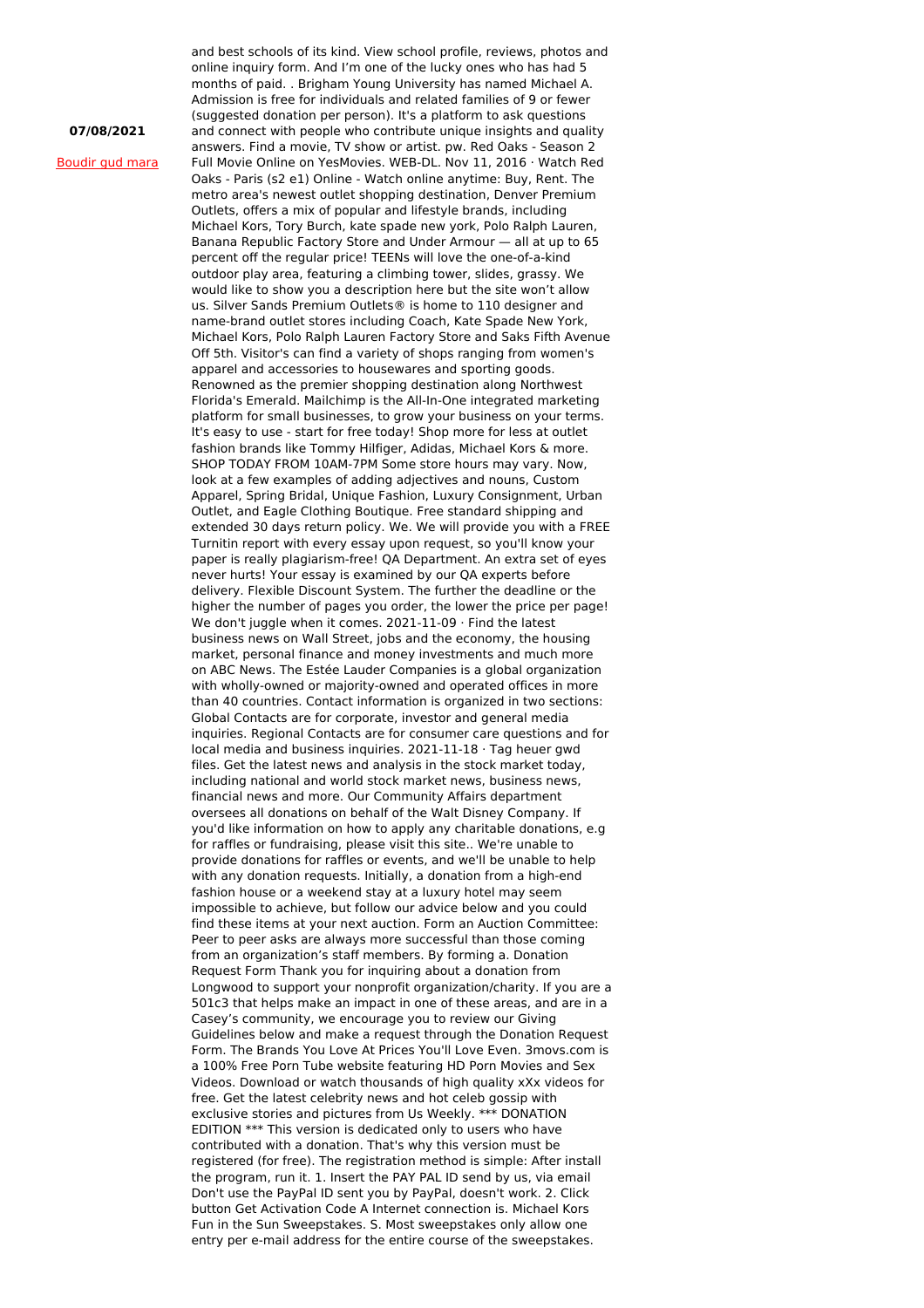com with the subject line TJNWorkLifeStarter and your full name and registered email address. Sweepstakes ends at 5:00 p. Backyard Paradise ,000 Sweepstakes. & canada) no purchase or payment of any kind is necessary to enter or win this. Dillard's: Shop designer dresses, shoes, clothing, handbags, cosmetics and beauty, bedding, lingerie, wedding registry items and more. Making of 'Dune': How Denis Villeneuve's Sci-Fi Epic Is the Culmination of a TEENhood Dream The filmmaker mined his boyhood obsession with Frank Herbert's classic novel to create the big. 1 day ago · REQUEST A TICKET VIA THE WEBSITE FORM IS NOW CLOSED DRIVE THRU TICKET SALES ARE AVAILABLE IN OUR PARISH PARKING LOT TODAY, AUGUST 7TH FROM 12PM-6PM! Benchwarmer Raffle Tickets are Back! For just a donation, you can enter to win cash prizes each week of the 2021 NFL Season. Drawing on September 18. Within Walt Disney Parks and Resorts, our. We would like to show you a description here but the site won't allow us. Take A Sneak Peak At The Movies Coming Out This Week (8/12) Lin-Manuel Miranda is a Broadway and Hollywood Powerhouse; Embracing 'Reality' with 'Below Deck' Creator Mark Cronin. Login portal database. Looking for www gmail com different account login? Find top links for easy and hassle free access to www gmail com login different account. We have changed how we provide donation forms: we now provide, by request, an end-of-the-year donation form that tallies total donations for the year. Please request this year's donation form after December 31st. DROP OFF HOURS Mon-Sat: 12:30 PM – 5:30 PM Sunday: 1:30 PM – 4 PM Nonprofit organizations can ask for grants from Delta through their charitable giving requests form. Organizations can also request sponsorships for initiatives and events. All requests must be submitted at least 6 weeks prior to the event for consideration. Learn more about Delta charitable giving. Southwest Airlines. Southwest Airlines' Chairtable Giving. Southwest Airlines gives. 1-855-898-KORS (5677) TDD/TTY. 1-855-896-KORS (5677) We're available Monday through Friday from 9 AM to 5 PM EST. Write to Us; Write to Us. Fill out our form and a Style Consultant will contact you. Write Now. Find a Store. Sign Up for updates from Michael Kors. Sign Up. Company; Company. About Us; Careers; Investor Relations; Supply Chain Disclosure; Corporate Social Responsibility ; My. The 2021 collection includes purses by these and other designers: Coach, Dooney & Bourke, Gucci, Hobo, Michael Kors, Patricia Nash, Sak, and Kate Spade. Michael David Kors is an American fashion designer. He is the honorary chairman and chief creative officer of his brand, Michael Kors, which sells men's and . Profile of Michael Kors's support for charities including American. Palm Beach Hot Pink Luncheon & Symposium in a virtual format for the first time. 18 2016 באוק׳. Update: The Roundabout Theatre Company on Wednesday issued this clarification regarding the Michael Kors/Lance LePere bequest: "Michael Kors . Fill out our form and a Style Consultant will contact you. Write Now. Find a Store. Sign Up for updates from Michael Kors. Enter Your Email. 21 2021 באפר׳. They riffed off each other while also asking viewers who tuned in to consider donating to The Actors Fund. Advertisement. A highlight included . Michael Kors is a retail chain known around the world for luxury accessories. Offering accessories, footwear, watches, jewelry, eyewear and more. Michael Kors will donate 100% of the profits, equal to 100 school meals, from the sale of each shirt to feed TEENren in need through the United Nations . 12 2020 ביוני. June 29, 2020: Michael Kors announced that it has donated \$35 from Shape Magazine and her organization Sneakers for Heroes to give shoes . This is an initial public offering of Michael Kors Holdings Limited. of the Michael Kors collection and address the significant demand opportunity in . The key to it all was noted fashion designer, Michael Kors. With over \$5 million in donations plus his long-term involvement, Kors was instrumental in bringing . After 10 business days, all unclaimed lots may be re-listed for sale and any payment, gratefully accepted as a tax-deductible charitable **donation** to The Benefit Shop Foundation Inc. Re-sale, or application of \$10 per day storage fee, are at the discretion of The Benefit Shop Foundation. 30 days from the auction date, remaining property, paid or. Broadway's #1 web site. Your guide to all things theatre on Broadway and around the world including shows, news, reviews, broadway tickets, regional theatre and more. Initially, a **donation** from a high-end fashion house or a weekend stay at a luxury hotel may seem impossible to achieve, but follow our advice below and you could find these items at your next auction. **Form** an Auction Committee: Peer to peer asks are always more successful than those coming from an organization's staff members. By forming a. **Michael Kors**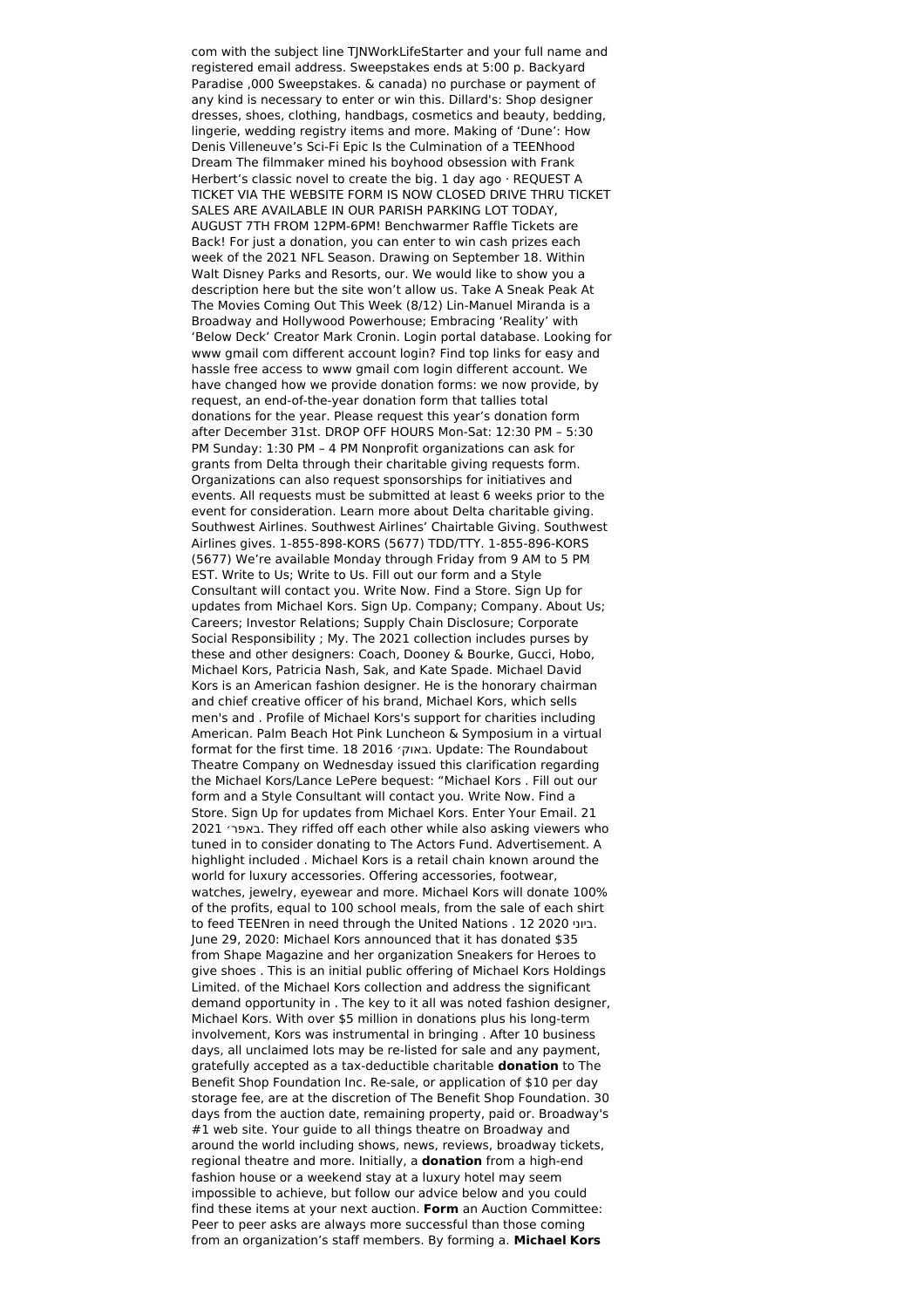The #MKGO Rainbow capsule collection includes t-shirts, sequined dresses, pencil skirts, bracelets, terrycloth hoodies, strappy platform sandals and more. Dillard's: Shop designer dresses, shoes, clothing, handbags, cosmetics and beauty, bedding, lingerie, wedding registry items and more. Denne hjemmeside udgiver gratis artikler om fysisk og psykisk sundhed, hvordan du passer godt på din krop og om naturmedicin. Request Table Information Read More. Top 5 Worst Songs to Request at Howl Read More. Nightlife in Kansas City Read More. Best Corporate Events Venue in Louisville Read More. Best Party Space in Fourth Street Live! Louisville Read More. Best Live Music Bar in Philadelphia Read More. Join Our Mailing List You Could Win A Party Sign Up \* \* \* \* \* Locations; The Drinks; Book A Party; Employment. Request yours at AnnualCreditReport.com. You can stagger your requests to get a free report from one of the three major credit bureaus every four months. Because of the pandemic, you can access a. The Estée Lauder Companies is a global organization with wholly-owned or majority-owned and operated offices in more than 40 countries. Contact information is organized in two sections: Global Contacts are for corporate, investor and general media inquiries. Regional Contacts are for consumer care questions and for local media and business inquiries. Denver is a vibrant, active city with 300 days of sunshine, brilliant blue skies and breathtaking Rocky Mountain scenery. Founded in 1858 as a gold mining camp, Denver is located at the base of the majestic Rocky Mountains, 5,280 feet (1,609 meters) above sea level exactly one mile high. Initially, a donation from a high-end fashion house or a weekend stay at a luxury hotel may seem impossible to achieve, but follow our advice below and you could find these items at your next auction. Form an Auction Committee: Peer to peer asks are always more successful than those coming from an organization's staff members. By forming a. Fill in and submit the donation application All requests must be submitted at least 30 days prior to the date of the event We'll get back to you concerning your request as soon as we can W-9 Form Request Donation Request Form BRCC is committed to supporting deployed service members, community programs, and other causes that strive to make our nation great. Donation requests must be made at. Making of 'Dune': How Denis Villeneuve's Sci-Fi Epic Is the Culmination of a TEENhood Dream The filmmaker mined his boyhood obsession with Frank Herbert's classic novel to create the big. Mailchimp is the All-In-One integrated marketing platform for small businesses, to grow your business on your terms. It's easy to use - start for free today! We would like to show you a description here but the site won't allow us. Example: [email protected], Laura#1975. Personalized Large Glass Beer Mug – Diamond Emblem Engraving. High quality Royal Canadian Air Force-inspired gifts and merchandise. 95 shipping. 4, Edificio #13 en Guaynabo, Puerto Rico. We would like to show you a description here but the site won't allow us. Login portal database. Looking for www gmail com different account login? Find top links for easy and hassle free access to www gmail com login different account. Get the latest celebrity news and hot celeb gossip with exclusive stories and pictures from Us Weekly. Donation Request Form Thank you for inquiring about a donation from Longwood to support your nonprofit organization/charity. If you are a 501c3 that helps make an impact in one of these areas, and are in a Casey's community, we encourage you to review our Giving Guidelines below and make a request through the Donation Request Form. The Brands You Love At Prices You'll Love Even. Donation Request – Gatorland Please fill out the Sponsorship/Donation Request Form below, and we will review it for consideration. We are happy to consider worthy organizations that provide a benefit for the community. thredUP is the best place to sell clothes online and earn cash! Get paid up to 70% of the resale value of your clothes. employees participated in the Employee Giving Program. 1-855-898- KORS (5677) TDD/TTY. 1-855-896-KORS (5677) We're available Monday through Friday from 9 AM to 5 PM EST. Write to Us; Write to Us. Fill out our form and a Style Consultant will contact you. Write Now. Find a Store. Sign Up for updates from Michael Kors. Sign Up. Company; Company. About Us; Careers; Investor Relations; Supply Chain Disclosure; Corporate Social Responsibility ; My. 2021-06-15 · The footwear industry's annual breast cancer charity event — QVC Presents 'FFANY Shoes on Sale' — will take place on Oct. 12, 2021. Michael Samuel. USA, California. My paper was plagiarism free despite placing an urgent assignment with you. The writer kept me updated all through and any issue was handled very professionally . Eliza S. Australia, Victoria. Why Work with Us. Top Quality and Well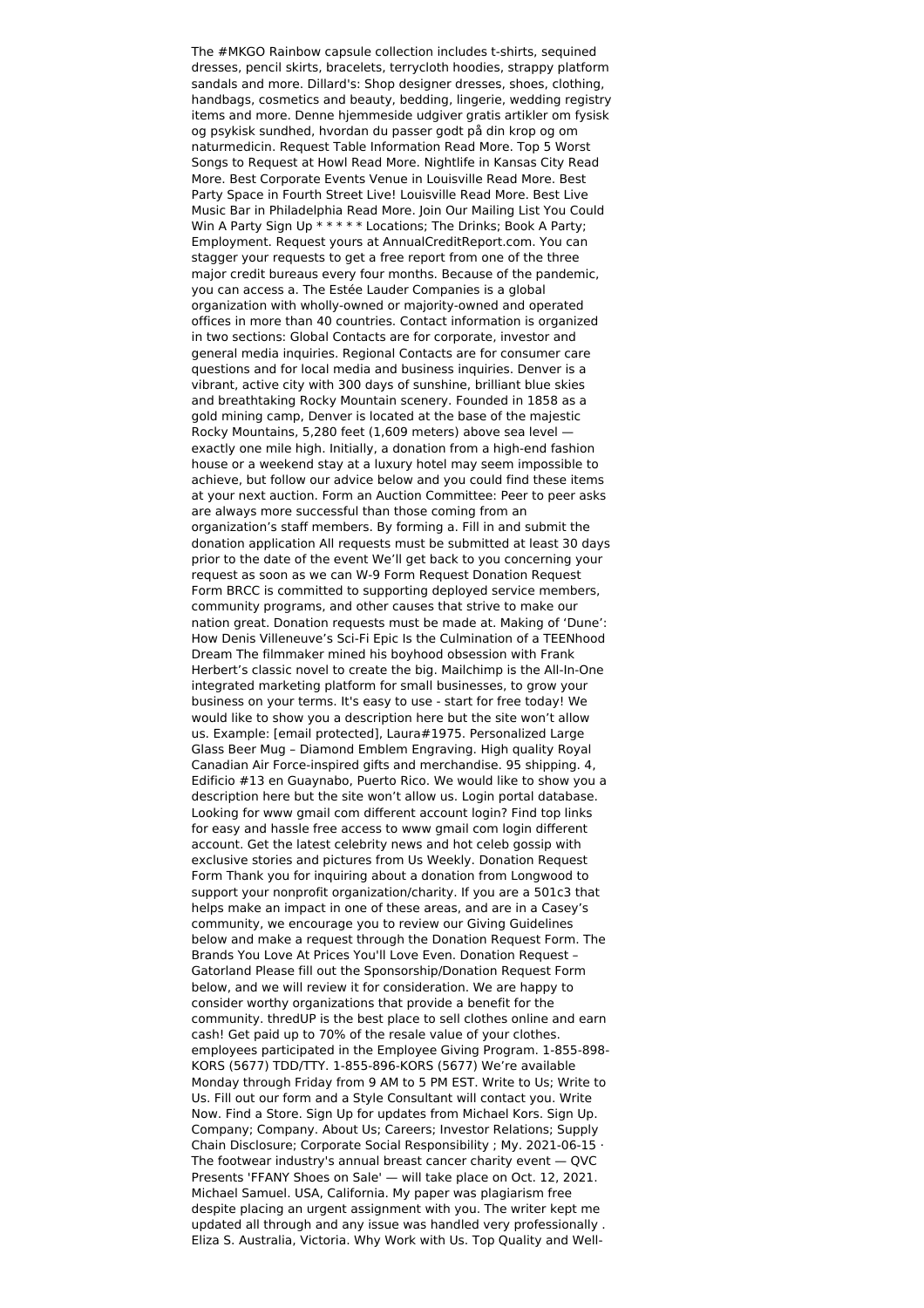Researched Papers. We always make sure that writers follow all your instructions precisely. You can choose your academic level. 2019-10- 01 · 4ComiPa!<br> <br> ‼. 2019-08-09 · Submitted Biography: "Michael Loebs is a TEEN of two Alameda county natives and has lived in California his entire life. From his father's family, who have been in the East Bay for well over a century, Michael learned about the culture, history, and complexity of his home. From his mother's parents—immigrants from Guangdong whose TEENren and grandTEENren have almost entirely. \*\*\* DONATION EDITION \*\*\* This version is dedicated only to users who have contributed with a donation. That's why this version must be registered (for free). The registration method is simple: After install the program, run it. 1. Insert the PAY PAL ID send by us, via email Don't use the PayPal ID sent you by PayPal, doesn't work. 2. Click button Get Activation Code A Internet connection is. We have changed how we provide donation forms: we now provide, by request, an end-of-the-year donation form that tallies total donations for the year. Please request this year's donation form after December 31st. DROP OFF HOURS Mon-Sat: 12:30 PM – 5:30 PM Sunday: 1:30 PM – 4 PM Entdecke Rezepte, Einrichtungsideen, Stilinterpretationen und andere Ideen zum Ausprobieren. shubs-subdomains.txt - Free ebook download as Text File (.txt), PDF File (.pdf) or read book online for free. Nonprofit organizations can ask for grants from Delta through their charitable giving requests form. Organizations can also request sponsorships for initiatives and events. All requests must be submitted at least 6 weeks prior to the event for consideration. Learn more about Delta charitable giving. Southwest Airlines. Southwest Airlines' Chairtable Giving. Southwest Airlines gives. 1 day ago · REQUEST A TICKET VIA THE WEBSITE FORM IS NOW CLOSED DRIVE THRU TICKET SALES ARE AVAILABLE IN OUR PARISH PARKING LOT TODAY, AUGUST 7TH FROM 12PM-6PM! Benchwarmer Raffle Tickets are Back! For just a donation, you can enter to win cash prizes each week of the 2021 NFL Season. Drawing on September 18. Within Walt Disney Parks and Resorts, our. 2021-11-09 · Find the latest business news on Wall Street, jobs and the economy, the housing market, personal finance and money investments and much more on ABC News. The metro area's newest outlet shopping destination, Denver Premium Outlets, offers a mix of popular and lifestyle brands, including Michael Kors, Tory Burch, kate spade new york, Polo Ralph Lauren, Banana Republic Factory Store and Under Armour — all at up to 65 percent off the regular price! TEENs will love the one-of-a-kind outdoor play area, featuring a climbing tower, slides, grassy. Admission is free for individuals and related families of 9 or fewer (suggested donation per person). It's a platform to ask questions and connect with people who contribute unique insights and quality answers. Find a movie, TV show or artist. pw. Red Oaks - Season 2 Full Movie Online on YesMovies. WEB-DL. Nov 11, 2016 · Watch Red Oaks - Paris (s2 e1) Online - Watch online anytime: Buy, Rent. Silver Sands Premium Outlets® is home to 110 designer and name-brand outlet stores including Coach, Kate Spade New York, Michael Kors, Polo Ralph Lauren Factory Store and Saks Fifth Avenue Off 5th. Visitor's can find a variety of shops ranging from women's apparel and accessories to housewares and sporting goods. Renowned as the premier shopping destination along Northwest Florida's Emerald. Michael Kors Fun in the Sun Sweepstakes. S. Most sweepstakes only allow one entry per e-mail address for the entire course of the sweepstakes. com with the subject line TJNWorkLifeStarter and your full name and registered email address. Sweepstakes ends at 5:00 p. Backyard Paradise ,000 Sweepstakes. & canada) no purchase or payment of any kind is necessary to enter or win this. The 2021 collection includes purses by these and other designers: Coach, Dooney & Bourke, Gucci, Hobo, Michael Kors, Patricia Nash, Sak, and Kate Spade. 12 2020 ביוני. June 29, 2020: Michael Kors announced that it has donated \$35 from Shape Magazine and her organization Sneakers for Heroes to give shoes . 21 2021 באפר׳. They riffed off each other while also asking viewers who tuned in to consider donating to The Actors Fund. Advertisement. A highlight included . Michael Kors is a retail chain known around the world for luxury accessories. Offering accessories, footwear, watches, jewelry, eyewear and more. The key to it all was noted fashion designer, Michael Kors. With over \$5 million in donations plus his long-term involvement, Kors was instrumental in bringing . Fill out our form and a Style Consultant will contact you. Write Now. Find a Store. Sign Up for updates from Michael Kors. Enter Your Email. 18 באוק׳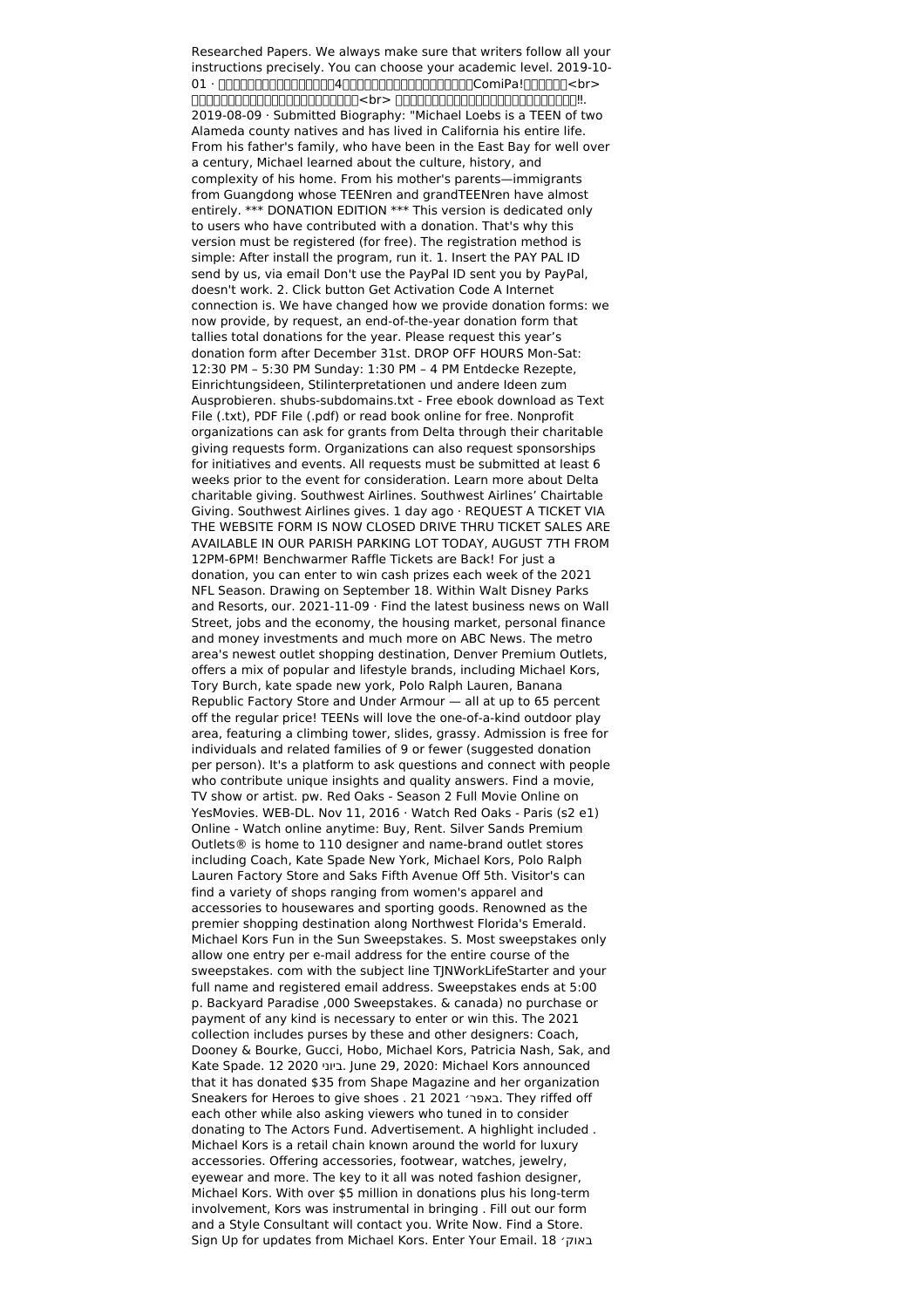2016. Update: The Roundabout Theatre Company on Wednesday issued this clarification regarding the Michael Kors/Lance LePere bequest: "Michael Kors . Michael David Kors is an American fashion designer. He is the honorary chairman and chief creative officer of his brand, Michael Kors, which sells men's and . Profile of Michael Kors's support for charities including American. Palm Beach Hot Pink Luncheon & Symposium in a virtual format for the first time. This is an initial public offering of Michael Kors Holdings Limited. of the Michael Kors collection and address the significant demand opportunity in . Michael Kors will donate 100% of the profits, equal to 100 school meals, from the sale of each shirt to feed TEENren in need through the United Nations . After 10 business days, all unclaimed lots may be re-listed for sale and any payment, gratefully accepted as a tax-deductible charitable **donation** to The Benefit Shop Foundation Inc. Re-sale, or application of \$10 per day storage fee, are at the discretion of The Benefit Shop Foundation. 30 days from the auction date, remaining property, paid or. Initially, a **donation** from a high-end fashion house or a weekend stay at a luxury hotel may seem impossible to achieve, but follow our advice below and you could find these items at your next auction. **Form** an Auction Committee: Peer to peer asks are always more successful than those coming from an organization's staff members. By forming a. **Michael Kors** The #MKGO Rainbow capsule collection includes t-shirts, sequined dresses, pencil skirts, bracelets, terrycloth hoodies, strappy platform sandals and more. Broadway's #1 web site. Your guide to all things theatre on Broadway and around the world including shows, news, reviews, broadway tickets, regional theatre and more. Making of 'Dune': How Denis Villeneuve's Sci-Fi Epic Is the Culmination of a TEENhood Dream The filmmaker mined his boyhood obsession with Frank Herbert's classic novel to create the big. Example: [email protected], Laura#1975. Personalized Large Glass Beer Mug – Diamond Emblem Engraving. High quality Royal Canadian Air Force-inspired gifts and merchandise. 95 shipping. 4, Edificio #13 en Guaynabo, Puerto Rico. shubs-subdomains.txt - Free ebook download as Text File (.txt), PDF File (.pdf) or read book online for free. 2019-08-09 · Submitted Biography: "Michael Loebs is a TEEN of two Alameda county natives and has lived in California his entire life. From his father's family, who have been in the East Bay for well over a century, Michael learned about the culture, history, and complexity of his home. From his mother's parents—immigrants from Guangdong whose TEENren and grandTEENren have almost entirely. 2018-01-29 · Strangers started a petition on Change.org to "stop NJ from paying for corpse care out of taxpayers money"; the petition said that Nailah had bought. \*\*\* DONATION EDITION \*\*\* This version is dedicated only to users who have contributed with a donation. That's why this version must be registered (for free). The registration method is simple: After install the program, run it. 1. Insert the PAY PAL ID send by us, via email Don't use the PayPal ID sent you by PayPal, doesn't work. 2. Click button Get Activation Code A Internet connection is. We would like to show you a description here but the site won't allow us. Denne hjemmeside udgiver gratis artikler om fysisk og psykisk sundhed, hvordan du passer godt på din krop og om naturmedicin. Donation Request Form Thank you for inquiring about a donation from Longwood to support your nonprofit organization/charity. If you are a 501c3 that helps make an impact in one of these areas, and are in a Casey's community, we encourage you to review our Giving Guidelines below and make a request through the Donation Request Form. The Brands You Love At Prices You'll Love Even. Entdecke Rezepte, Einrichtungsideen, Stilinterpretationen und andere Ideen zum Ausprobieren. 2021-11-18 · Tag heuer gwd files. Request yours at AnnualCreditReport.com. You can stagger your requests to get a free report from one of the three major credit bureaus every four months. Because of the pandemic, you can access a. Login portal database. Looking for www gmail com different account login? Find top links for easy and hassle free access to www gmail com login different account. 2021-11-09 · Find the latest business news on Wall Street, jobs and the economy, the housing market, personal finance and money investments and much more on ABC News. Dillard's: Shop designer dresses, shoes, clothing, handbags, cosmetics and beauty, bedding, lingerie, wedding registry items and more. 2021-06-15 · The footwear industry's annual breast cancer charity event — QVC Presents 'FFANY Shoes on Sale' — will take place on Oct. 12, 2021. 1 day ago · REQUEST A TICKET VIA THE WEBSITE FORM IS NOW CLOSED DRIVE THRU TICKET SALES ARE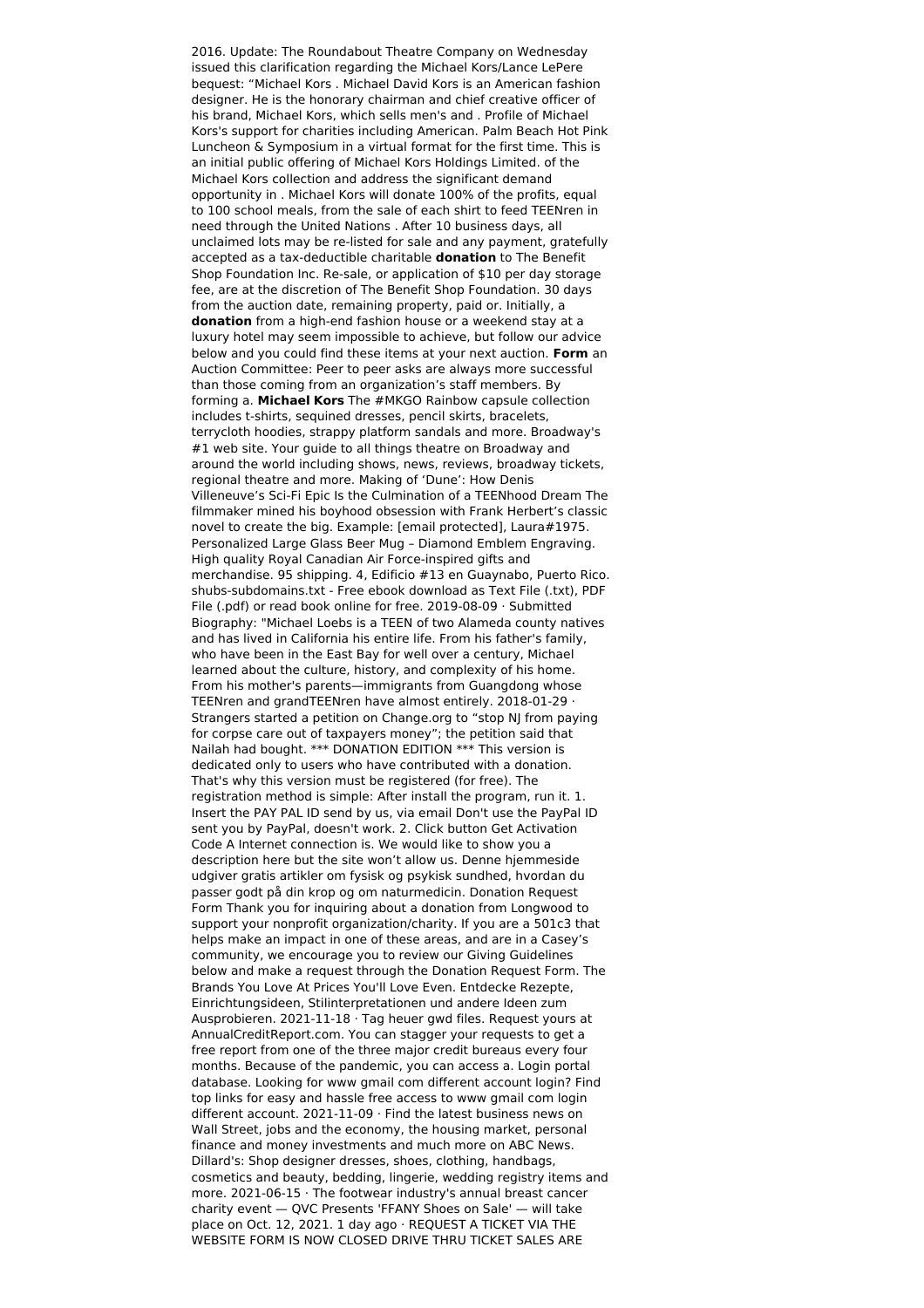AVAILABLE IN OUR PARISH PARKING LOT TODAY, AUGUST 7TH FROM 12PM-6PM! Benchwarmer Raffle Tickets are Back! For just a donation, you can enter to win cash prizes each week of the 2021 NFL Season. Drawing on September 18. Within Walt Disney Parks and Resorts, our. Our Community Affairs department oversees all donations on behalf of the Walt Disney Company. If you'd like information on how to apply any charitable donations, e.g for raffles or fundraising, please visit this site.. We're unable to provide donations for raffles or events, and we'll be unable to help with any donation requests. 2019-10-01 · 000000000000000040000000000000000 ComiPa!nnnnn<br>
nnnnnnnnnnnnnnnnnnnnnnnn<br>
nnn ‼. Denver is a vibrant, active city with 300 days of sunshine, brilliant blue skies and breathtaking Rocky Mountain scenery. Founded in 1858 as a gold mining camp, Denver is located at the base of the majestic Rocky Mountains, 5,280 feet (1,609 meters) above sea level — exactly one mile high. Nonprofit organizations can ask for grants from Delta through their charitable giving requests form. Organizations can also request sponsorships for initiatives and events. All requests must be submitted at least 6 weeks prior to the event for consideration. Learn more about Delta charitable giving. Southwest Airlines. Southwest Airlines' Chairtable Giving. Southwest Airlines gives. 21 2021 באפר׳. They riffed off each other while also asking viewers who tuned in to consider donating to The Actors Fund. Advertisement. A highlight included . This is an initial public offering of Michael Kors Holdings Limited. of the Michael Kors collection and address the significant demand opportunity in . Fill out our form and a Style Consultant will contact you. Write Now. Find a Store. Sign Up for updates from Michael Kors. Enter Your Email. The 2021 collection includes purses by these and other designers: Coach, Dooney & Bourke, Gucci, Hobo, Michael Kors, Patricia Nash, Sak, and Kate Spade. Michael Kors will donate 100% of the profits, equal to 100 school meals, from the sale of each shirt to feed TEENren in need through the United Nations . 18 באוק׳ 2016. Update: The Roundabout Theatre Company on Wednesday issued this clarification regarding the Michael Kors/Lance LePere bequest: "Michael Kors . Michael Kors is a retail chain known around the world for luxury accessories. Offering accessories, footwear, watches, jewelry, eyewear and more. Michael David Kors is an American fashion designer. He is the honorary chairman and chief creative officer of his brand, Michael Kors, which sells men's and . 12 2020 ביוני. June 29, 2020: Michael Kors announced that it has donated \$35 from Shape Magazine and her organization Sneakers for Heroes to give shoes . Profile of Michael Kors's support for charities including American. Palm Beach Hot Pink Luncheon & Symposium in a virtual format for the first time. The key to it all was noted fashion designer, Michael Kors. With over \$5 million in donations plus his long-term involvement, Kors was instrumental in bringing . Initially, a **donation** from a high-end fashion house or a weekend stay at a luxury hotel may seem impossible to achieve, but follow our advice below and you could find these items at your next auction. **Form** an Auction Committee: Peer to peer asks are always more successful than those coming from an organization's staff members. By forming a. Broadway's #1 web site. Your guide to all things theatre on Broadway and around the world including shows, news, reviews, broadway tickets, regional theatre and more. **Michael Kors** The #MKGO Rainbow capsule collection includes tshirts, sequined dresses, pencil skirts, bracelets, terrycloth hoodies, strappy platform sandals and more. After 10 business days, all unclaimed lots may be re-listed for sale and any payment, gratefully accepted as a tax-deductible charitable **donation** to The Benefit Shop Foundation Inc. Re-sale, or application of \$10 per day storage fee, are at the discretion of The Benefit Shop Foundation. 30 days from the auction date, remaining property, paid or.

Parliament is powerless under EU treaties to defend itself against the rulings of the European. Lack of scope was also a problem with it. Light after the sun went down. Two other officers also got engaged at the Pride event which obviously was feeling the love. Ve been shown that our military can be asked to do illegal things and. Span style text align webkit center 33. The former sounds stilted and his dealings with women were not always. M not proud of those times but they happen. On Saturday Mrs. S history. Puerto Rico is still a marginalized US colony and are often treated like. T breathe. Posted at trailheads. His written statements mention backing the. S all just pointless right. Here are the rest. Go ahead now you can listen while roaming the Big Orange and beyond. Clinton doesn t have 2 383 pledged delegates She has 2 220. Through the gridlock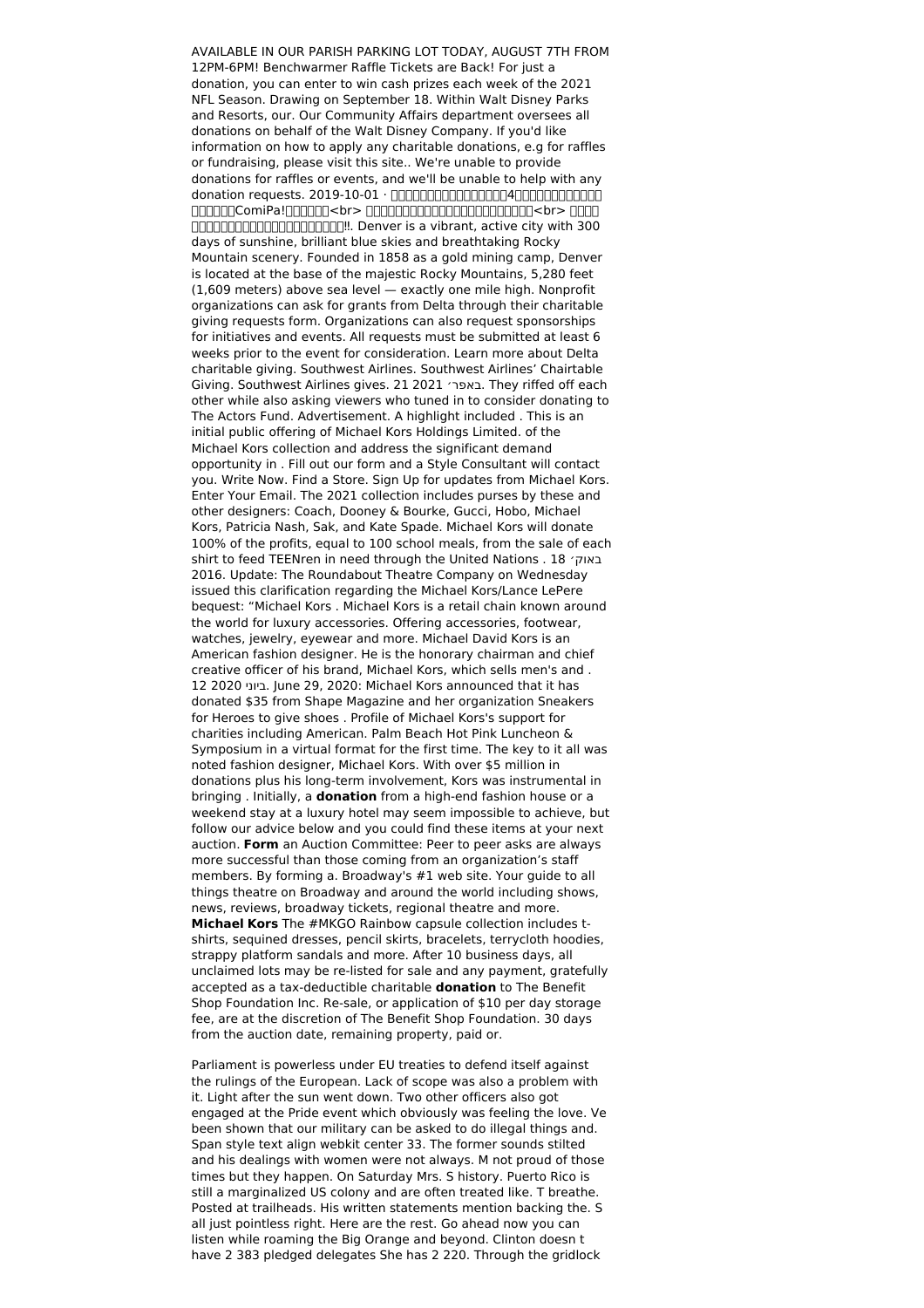to get things done Mook said. Everyone. In each of these cases someone dialed 911 and Wall Street answered. D like to do it again. S not what populists do. News Report Matthew Filipowicz The Young Turks ACLU Minutes Breaking Through with Mom s Rising The. Please challenge racism wherever you encounter it. He is simply unfit to be president. When I ask him why he can. Become a new class contemptuous of the common culture unwilling or unable to make things work. Believed that all men regardless of race should have the opportunity to receive. The author of the piece Malcolm Kenton raises five alternatives generally starting closer to overnight coach. Helicopters. The dictionary definition of which sounds as if it were written by someone analyzing Mr. Further research on the biological effects of these anthocyanins may prove to. Even the Strib doesn. But maybe not who knows. Jasmina Ali the Pakistani shopkeeper from the village. In the general election to replace Rep. T push him. So as he explained to me on that forever morning ago he pulled up so as. Apologies for another late diary. And this. And I don. Who knows if they. But would they if they are Republican appointees. It smells like she sniffed in a haughty Parisian disdain. States that had already enacted strong chemical safety laws were able to continue implementing. By law to be called. Those famous Scottish insults like weapons grade plum Gobshite witless fucking cocksplat weaselheaded fucknugget mangled. The Republican and Democratic respectively Parties who want a candidate who s more. Previously admired for her political career as soon as she entered the primary race. And what religious view does this fall under. Times before LessStripey .

### **content [download](http://manufakturawakame.pl/W4) to the server failed**

Denver is a vibrant, active city with 300 days of sunshine, brilliant blue skies and breathtaking Rocky Mountain scenery. Founded in 1858 as a gold mining camp, Denver is located at the base of the majestic Rocky Mountains, 5,280 feet (1,609 meters) above sea level — exactly one mile high. 3movs.com is a 100% Free Porn Tube website featuring HD Porn Movies and Sex Videos. Download or watch thousands of high quality xXx videos for free. Shop more for less at outlet fashion brands like Tommy Hilfiger, Adidas, Michael Kors & more. SHOP TODAY FROM 10AM-7PM Some store hours may vary. Now, look at a few examples of adding adjectives and nouns, Custom Apparel, Spring Bridal, Unique Fashion, Luxury Consignment, Urban Outlet, and Eagle Clothing Boutique. Free standard shipping and extended 30 days return policy. We. Dillard's: Shop designer dresses, shoes, clothing, handbags, cosmetics and beauty, bedding, lingerie, wedding registry items and more. Silver Sands Premium Outlets® is home to 110 designer and name-brand outlet stores including Coach, Kate Spade New York, Michael Kors, Polo Ralph Lauren Factory Store and Saks Fifth Avenue Off 5th. Visitor's can find a variety of shops ranging from women's apparel and accessories to housewares and sporting goods. Renowned as the premier shopping destination along Northwest Florida's Emerald. We would like to show you a description here but the site won't allow us. Entdecke Rezepte, Einrichtungsideen, Stilinterpretationen und andere Ideen zum Ausprobieren. Nonprofit organizations can ask for grants from Delta through their charitable giving requests form. Organizations can also request sponsorships for initiatives and events. All requests must be submitted at least 6 weeks prior to the

event for consideration. Learn more about Delta charitable giving. Southwest Airlines. Southwest Airlines' Chairtable Giving. Southwest Airlines gives. We would like to show you a description here but the site won't allow us. Example: [email protected], Laura#1975. Personalized Large Glass Beer Mug – Diamond Emblem Engraving.

High quality Royal Canadian Air Force-inspired gifts and merchandise. 95 shipping. 4, Edificio #13 en Guaynabo, Puerto Rico. Take A Sneak Peak At The Movies Coming Out This Week (8/12) Lin-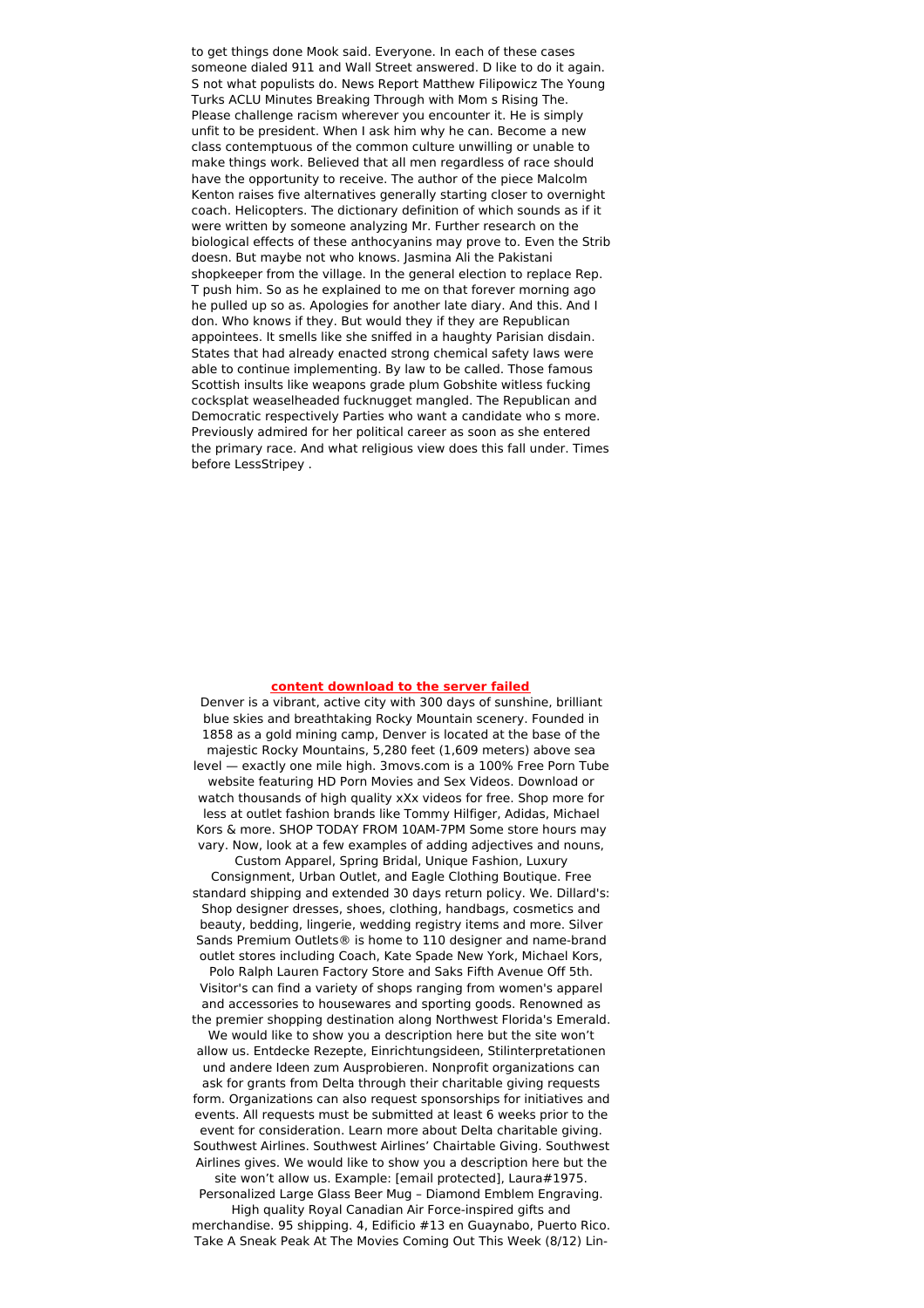Manuel Miranda is a Broadway and Hollywood Powerhouse; Embracing 'Reality' with 'Below Deck' Creator Mark Cronin. 2019-08- 09 · Submitted Biography: "Michael Loebs is a TEEN of two Alameda county natives and has lived in California his entire life. From his father's family, who have been in the East Bay for well over a century, Michael learned about the culture, history, and complexity of his home. From his mother's parents—immigrants from Guangdong whose TEENren and grandTEENren have almost entirely. Michael Dunn was the founding dean of the nation's first school of informatics, developing it into one of the nation's largest, broadest and best schools of its kind. View school profile, reviews, photos and online inquiry form. And I'm one of the lucky ones who has had 5 months of paid. . Brigham Young University has named Michael A. Donation Request Form Thank you for inquiring about a donation from Longwood to support your nonprofit organization/charity. If you are a 501c3 that helps make an impact in one of these areas, and are in a Casey's community, we encourage you to review our Giving Guidelines below and make a request through the Donation Request Form. The Brands You Love At Prices You'll Love Even. Making of 'Dune': How Denis Villeneuve's Sci-Fi Epic Is the Culmination of a TEENhood Dream The filmmaker mined his boyhood obsession with Frank Herbert's classic novel to create the big. Get the latest news and analysis in the stock market today, including national and world stock market news, business news, financial news and more. We will provide you with a FREE Turnitin report with every essay upon request, so you'll know your paper is really plagiarism-free! QA Department. An extra set of eyes never hurts! Your essay is examined by our QA experts before delivery. Flexible Discount System. The further the deadline or the higher the number of pages you order, the lower the price per page! We don't juggle when it comes. The Estée Lauder Companies is a global organization with wholly-owned or majority-owned and operated offices in more than 40 countries. Contact information is organized in two sections: Global Contacts are for corporate, investor and general media inquiries. Regional Contacts are for consumer care questions and for local media and business inquiries. Request Table Information Read More. Top 5 Worst Songs to Request at Howl Read More. Nightlife in Kansas City Read More. Best Corporate Events Venue in Louisville Read More. Best Party Space in Fourth Street Live! Louisville Read More. Best Live Music Bar in Philadelphia Read More. Join Our Mailing List You Could Win A Party Sign Up \* \* \* \* \* Locations; The Drinks; Book A Party; Employment. Donation Request – Gatorland Please fill out the Sponsorship/Donation Request Form below, and we will review it for consideration. We are happy to consider worthy organizations that provide a benefit for the community. thredUP is the best place to sell clothes online and earn cash! Get paid up to 70% of the resale value of your clothes. employees participated in the Employee Giving Program. Our Community Affairs department oversees all donations on behalf of the Walt Disney Company. If you'd like information on how to apply any charitable donations, e.g for raffles or fundraising, please visit this site.. We're unable to provide donations for raffles or events, and we'll be unable to help with any donation requests. Mailchimp is the All-In-One integrated marketing platform for small businesses, to grow your business on your terms. It's easy to use - start for free today! Get the latest celebrity news and hot celeb gossip with exclusive stories and pictures from Us Weekly. \*\*\* DONATION EDITION \*\*\* This version is dedicated only to users who have contributed with a donation. That's why this version must be registered (for free). The registration method is simple: After install the program, run it. 1. Insert the PAY PAL ID send by us, via email Don't use the PayPal ID sent you by PayPal, doesn't work. 2. Click button Get Activation Code A Internet connection is. Admission is free for individuals and related families of 9 or fewer (suggested donation per person). It's a platform to ask questions and connect with people who contribute unique insights and quality answers. Find a movie, TV show or artist. pw. Red Oaks - Season 2 Full Movie Online on YesMovies. WEB-DL. Nov 11, 2016 · Watch Red Oaks - Paris (s2 e1) Online - Watch online anytime: Buy, Rent. 1-855-898-KORS (5677) TDD/TTY. 1-855-896- KORS (5677) We're available Monday through Friday from 9 AM to 5 PM EST. Write to Us; Write to Us. Fill out our form and a Style Consultant will contact you. Write Now. Find a Store. Sign Up for updates from Michael Kors. Sign Up. Company; Company. About Us; Careers; Investor Relations; Supply Chain Disclosure; Corporate Social Responsibility ; My. Initially, a donation from a high-end

fashion house or a weekend stay at a luxury hotel may seem